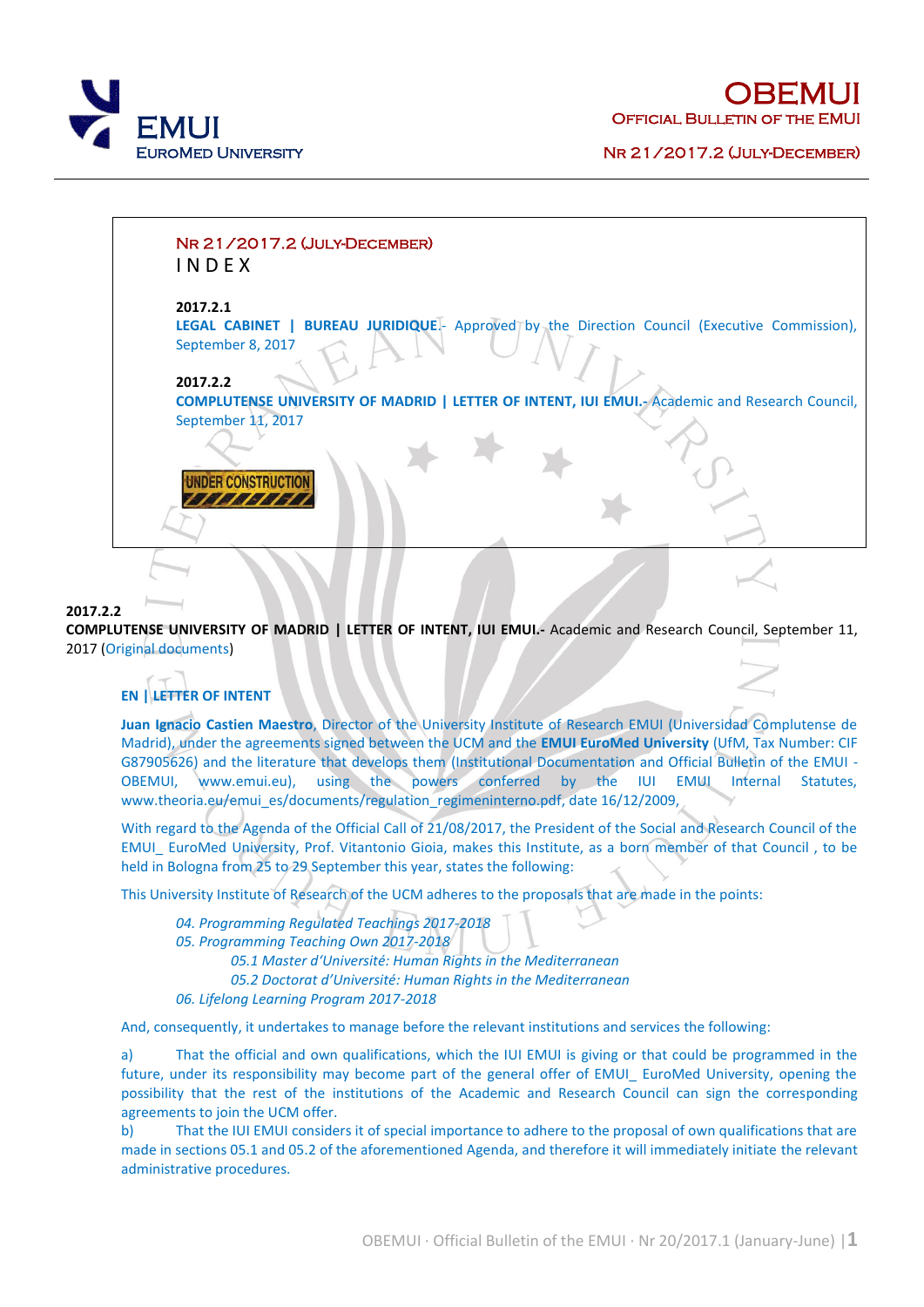### Madrid, September 11, 2017

# THE DIRECTOR OF THE IUI EMUI (UCM)<br>
SEAN UNIVES



Prof. Juan I Castien Maestro

**General Secretary.- EMUI\_ EuroMed University Cc/ Secretary General.- Union for the Mediterranean**

#### **ES | LETTER OF INTENT**

**Juan Ignacio Castien Maestro**, Director del Instituto Universitario de Investigación EMUI (Universidad Complutense de Madrid), en virtud de los Convenios suscritos entre la UCM y el **EMUI\_ EuroMed University** (UfM, Tax Number: CIF G87905626) y de la literatura que los desarrolla (Institutional Documentation y Official Bulletin of the EMUI – OBEMUI, [www.emui.eu\)](http://www.emui.eu/), en uso de las atribuciones que le confieren los Estatutos de Régimen Interno del IUI EMUI, [www.theoria.eu/emui\\_es/documents/reglamento\\_regimeninterno.pdf,](http://www.theoria.eu/emui_es/documents/reglamento_regimeninterno.pdf) de 16/12/2009,

En relación con el Orden del Día de la Convocatoria Oficial de 21/08/2017, que el Presidente del Social and Research Council del EMUI\_ EuroMed University, Prof. Vitantonio Gioia, hace a este Instituto, en su condición de miembro nato de dicho Consejo, reunión a celebrar en Bolonia del 25 al 29 de Septiembre del presente año, manifiesta la siguiente:

Este Instituto Universitario de Investigación de la UCM se adhiere a las propuestas que se hacen en los puntos:

*04. Programming Regulated Teachings 2017-2018*

*05. Programming Teaching Own 2017-2018*

*05.1 [Master d'Université: Human Rights in the](http://www.emui.eu/master_human_rights.html) Mediterranean*

*05.2 [Dotorat d'Université: Human Rights in t](http://www.emui.eu/phd_human_rights.html)he Mediterranean*

*06. Lifelong Learning Program 2017-2018*

Y, en consecuencia, se compromete a gestionar ante las instituciones y servicios pertinentes lo siguiente:

a) Que las titulaciones oficiales y propias, que el IUI EMUI viene impartiendo o que pudiera programar en el futuro, bajo su responsabilidad puedan pasar a formar parte de la oferta general del EMUI\_ EuroMed University, abriéndose la posibilidad de que el resto de las instituciones del Academic and Research Council puedan suscribir los correspondiente acuerdos de adhesión a la oferta UCM.

b) Que el IUI EMUI considera de especial importancia adherirse a la propuesta de titulaciones propias que se hacen en los apartados 05.1 y 05.2 del Orden del Día citado, por lo que asimismo iniciará de inmediato las gestiones administrativas pertinentes.

Madrid, 11 de Septiembre del 2017

EL DIRECTOR DEL IUI EMUI (UCM)



Prof. Juan I Castien Maestro

**General Secretary.- EMUI\_ EuroMed University Cc/ Secretary General.- Union for the Mediterranean**

> Roma, September 11, 2017 The General Secretary Prof. Dr. Borja Fontalva

 $\mathcal{F}_{\mathcal{F}}$